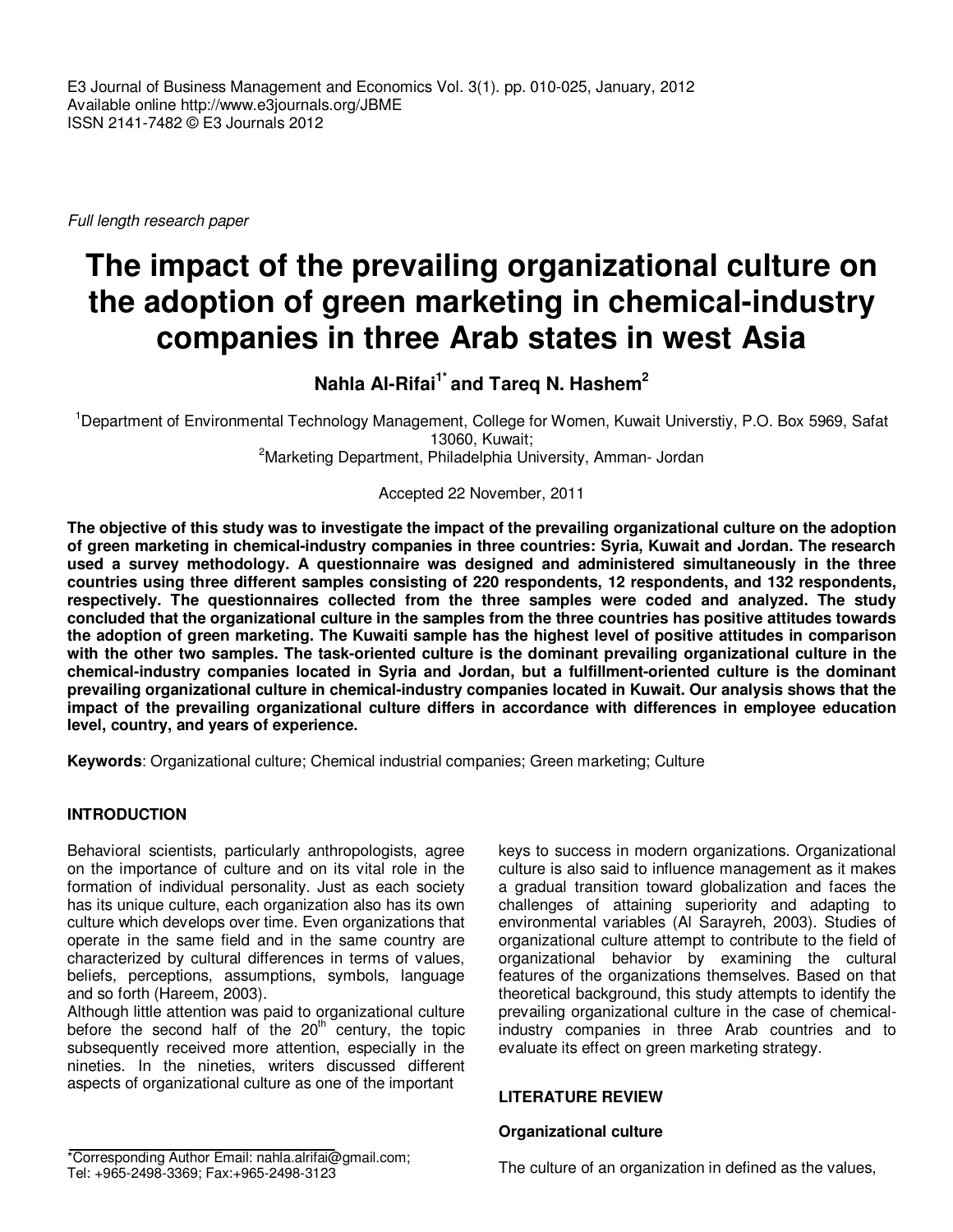beliefs, and assumptions about nature that are shared among the members of the organization. The study of culture should include three main aspects, namely tangible aspects, values, and members' basic assumptions regarding the type of relationship that exists between humans and their environment (Al farhaan, 2002).

Lund (2003) defined culture as a model of shared values and beliefs that helps individuals to understand an organization's functions and provides them with behavioral standards within the organization. Rashid et al. (2003) also defined culture as a set of values, beliefs and behavioral forms which constitute the organization's core identity, and which contributes to changing employees' behavior.

# **Organizational culture types**

Harrison (1972) and Handy (1978) summarized types of organizational culture as Power-oriented culture: this type is characterized by a focus on hierarchy and an orientation towards individuals because individuals in the organization change their tasks in accordance with the leader's directions; Role-oriented culture: the focus of a role-oriented culture is on hierarchy and task characteristics, and bureaucracy in the organization is symbolized by an "Evil Tower" which is narrow at the top and wide at the bottom. Roles and tasks are clear and coordinated at the top, and power emerges from an individual's position and role within the organization;Taskoriented culture: this type of culture emphasizes equality among individuals through its task–orientated focus. All of the organization's structures, operations, and resources are directed toward the achievement of the organization's predetermined goals and tasks. Power stems from experience more than from official position; Fulfillmentoriented culture: this type of culture is characterized by an individual orientation and a focus on equality. The emphasis is on each employee's level of achievement on the job (Joiner, 2001).

A study by Al Duwailah (2006) reported that the prevailing organizational culture has a significant impact on employees' performance in Kuwaiti industrial companies. The study sample includes members of the executive departments of 23 Kuwaiti industrial companies who were enrolled in the "Incubate Exchange Market." The research population was 1000 individuals, and a random sample, totaling 211 employees, was selected. The instrument used to measure culture in the study was derived from the Handy cultural types model. The study concluded that the prevailing organizational culture does have a significant impact on employees' performance in Kuwaiti industrial companies. Moreover, the study also found that each of the organizational culture types (power, role, task, and individual) has a significant impact on employees.

A study by Al Heeti (2005) shows the effect of possible differences in cultural values on employees' performance. A questionnaire was designed and distributed to a target sample of 793 employees from whom 697 completed questionnaires were collected (a response rate of 87.9%). Of these, 685 questionnaires were analyzed. The study concluded that two types of independent variables (namely individual culture values and organizational culture values) have an effect on the dependent variable (namely individual performance). However, the study also found that the effect level is different for local workers in comparison with Chinese workers, and it found statistically significant differences between local workers and Chinese workers in their value priorities.

The aim of a study by Lee and Yu (2004) was to identify the possible relationship between organizational culture and organizational performance in Singaporean companies. The study reported that culture has an impact on a variety of regulatory processes and performance.

Rashid et al., (2004) aimed to measure the influence of organizational culture on attitudes toward organizational change in Malaysia based on a questionnaire that was distributed in 258 companies in Malaysia. The study concluded that there is a close relationship between organizational culture and attitudes toward organizational change.

Crawford and Lok (2004) aimed to investigate the effect of organizational culture and leadership style on job satisfaction and organizational commitment. They concluded that there are statistically significant differences among the companies within their sample (in Australia and Hong Kong) in management style and in the level of creative culture in the organizations. They also found that the prevailing organizational culture and leadership style have an effect on job satisfaction and job loyalty.

#### **Green marketing concept**

Green marketing can be viewed as adherence to ethical and social responsibility requirements in marketing. This approach emerged as a response to increased environmental challenges in recent years. This marketing approach has emerged in response to a global increase in concern about protecting consumer rights, and a concurrent growth of organized movements to address environmental trends in such a way that people will be protected and assured a clean and safe environment in which to live. The antecedents of green marketing were developed through many stages since the 1960s. These movements paved the way for the emergence of green marketing in the late 1980s.

Green marketing involves a commitment from the organization to deal with environmentally friendly products (i.e., products that do not harm society and the environment) and to conduct marketing activities in a way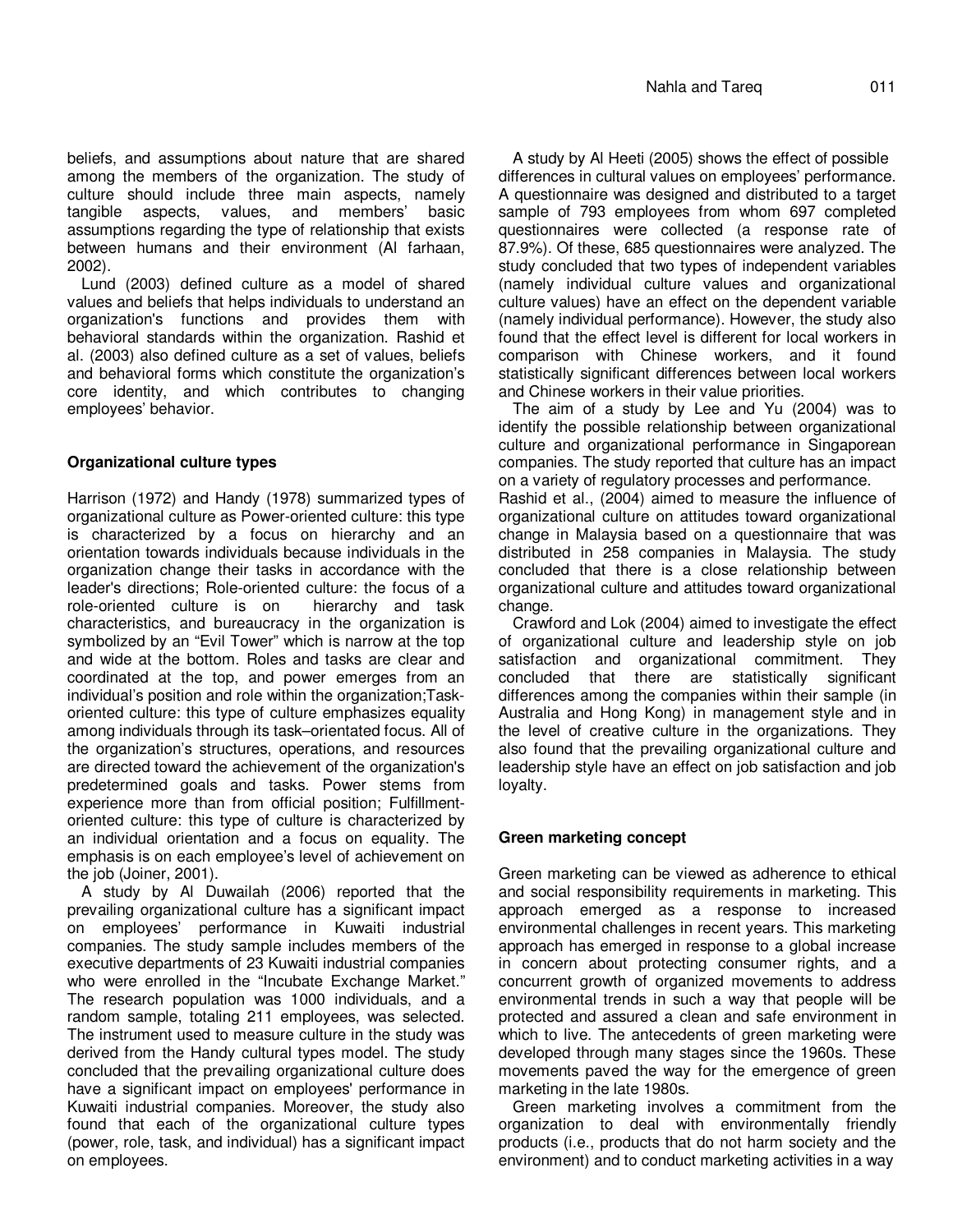that reflects the organization's commitment to environmental responsibility through adherence to specific controls to ensure the preservation of the natural environment (Al Bakri, 2006).

Most definitions of green marketing deal with this dimension. For example, green marketing is defined by Stanton et al., (1998) as any marketing activity of an organization that aims to create a positive effect or remove a negative effect of a particular product on the environment. Pride and Ferrell (2003) define green marketing as any developing, pricing and promoting process for a product which does not cause any damage to the natural environment.

It is clear that adoption of a green marketing approach achieves many benefits for organizations and may place an organization at the top of the competitive pyramid. It provides them with market leadership, especially in the context of increasing environmental awareness in the market (Laruchr et al., 2001). Adopting a green marketing philosophy brings an organization close to its clients, particularly those clients who have other environmental concerns besides maintaining the environment and rationalizing the use of natural resources. In this context, the study by Al Bakri (2006) indicates a number of advantages resulting from green marketing practices, as follows:

- **Owners' satisfaction:** The green marketing approach is likely to open new horizons and good opportunities for organizations that practice green marketing. This, in turn, is likely to provide organizations with the ability to avoid traditional competition and to thereby achieve competitive leadership in the market, especially when they introduce environmentally friendly products and target those who had environmental trends in the market. This competitive situation will lead to more profits in addition to promoting a good reputation and meeting the owners' needs.
- **Achieving security in the introduction of products and in operations management:** An emphasis on producing safe and environmentally friendly goods will push organizations to raise their production efficiency to reduce the pollution level and other harmful effects caused by the production process. It may also help them to avoid legal sanctions, obligations to pay compensation to injured parties, and the revocation of the membership of environmental or consumer protection associations.
- **Organization social acceptance:** Organizations who adopt a green marketing philosophy will gain strong support in the community because of their goal to benefit all society through their commitment to the environment. This support will help the organization to consolidate its relationships with current customers and to gain new ones in the future.

• **Sustainability of activities:** Green organizations, which avoid legal problems and have strong support in the community, will obtain general acceptance for their goals and philosophy. This support for their operations and business activities will help them to continue to provide the market with environmentally friendly products.

#### **Study Importance**

Interest in organizational culture emerged in recent years because of the belief that it plays an influential role on employees' performance. Investigating this topic in relation to green marketing could shed more light on its importance. Therefore the importance of this study stems from the following:

The study concentrates on the relationship between the prevailing organizational culture and green marketing applications in chemical industries; the study deals with chemical industries, which represent a vital sector of the economy; very few previous studies have focused on the role of organizational culture in implementing and improving environmental strategies.

# **Study Problem**

The researchers addressed the effect of the prevailing organizational culture on the application of green marketing in chemical-industry companies. Therefore, the research attempts to answer the following questions:

- What is the prevailing organizational culture pattern in chemical-industry companies?
- Does the prevailing organizational culture have any effect on the application of green marketing in these chemical-industry companies?
- Are there any differences in the impact of the prevailing organizational culture on the prevailing organizational culture on the application of green marketing in chemicalindustry companies depending on employees' educational level and experience?

# **Hypotheses Examined in the Study**

Based on the existing theoretical framework, we proposed the following hypotheses for testing:

- $H<sub>O1</sub>$ : The prevailing organizational culture has no statistically significant effect on the application of green marketing in the chemical-industry companies.
- $H_{\text{O2}}$ : The level of power-oriented organizational culture has no statistically significant effect on the application of green marketing in the chemicalindustry companies.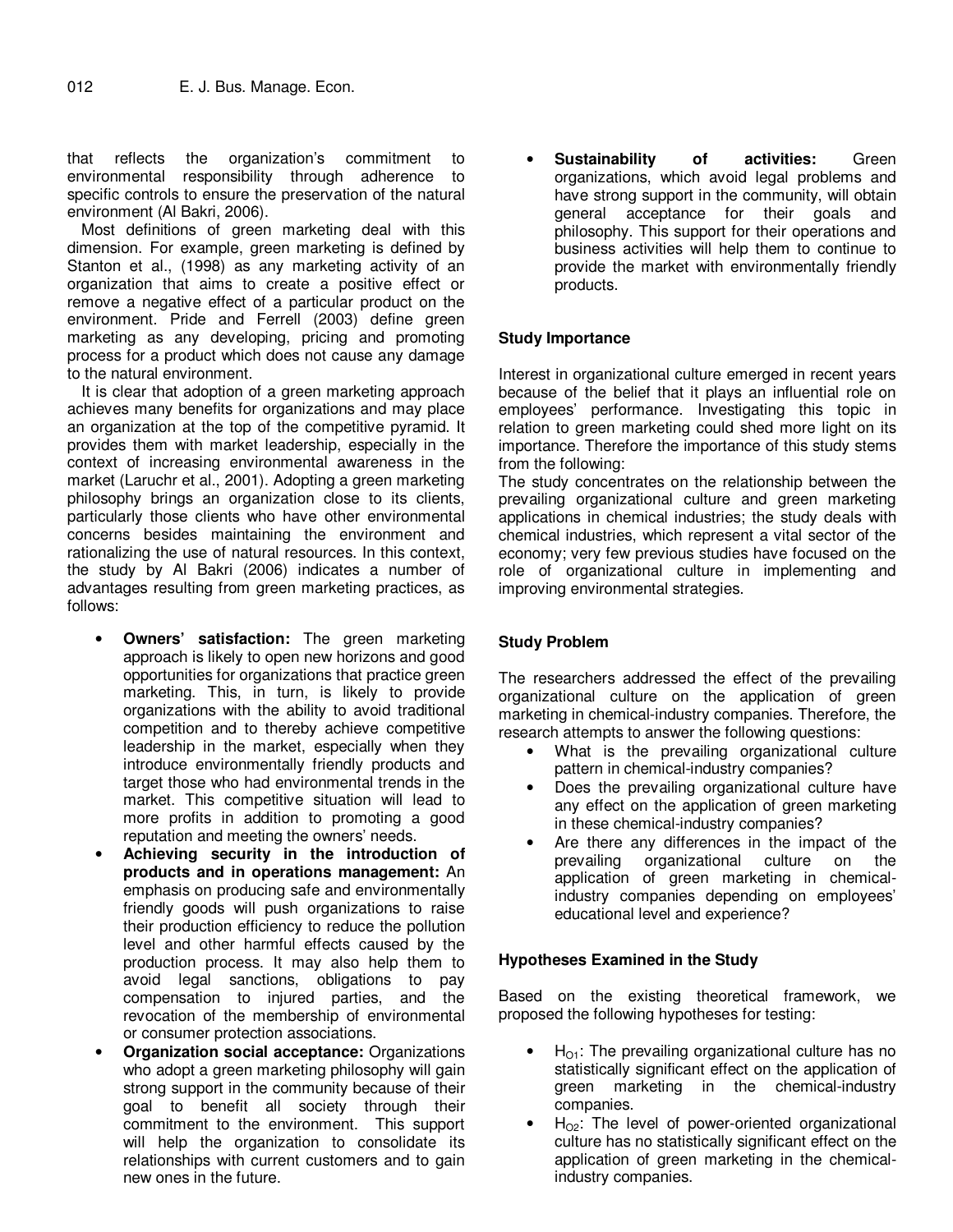- $H<sub>OS</sub>$ : The level of task-oriented organizational culture has no statistically significant effect on the application of green marketing in the chemicalindustry companies.
- $H_{04}$ : The level of role-oriented organizational culture has no statistically significant effect on the application of green marketing in the chemicalindustry companies.
- $H_{\text{OS}}$ : The level of fulfillment-oriented<br>organizational culture has no statistically organizational culture has no significant effect of the application of green marketing in the chemical-industry companies.
- $H_{\text{O6}}$ : There are no statistically significant differences in the effect of prevailing differences organizational culture on the application of green marketing in the chemical-industries companies among employees with different levels of education. .
- $H_{\text{O7}}$ : There are no statistically significant differences in the effect of prevailing differences organizational culture on the application of green marketing in the chemical-industry companies among employees with different levels of experience.

# **METHODOLOGY**

The research used a quantitative methodology in which the primary data were collected through a selfadministrated questionnaire that was designed and distributed to prospective respondents in the target sample. The questionnaire consisted of 26 statements that were selected as follows: the first set consisted of 18 statements that all represent elements of organizational culture. The organizational culture typology introduced by Trompennars (1993) and Joiner (2001), which was based on previous work by Harrison (1972) and Handy (1978), was selected for this study. The second set included 8 statements that represent the application of green marketing. The research relied primarily on instruments discussed by (Porter, 1998), such as the Likert scale, which consists of choices from one to five where a selection of one represents "strongly disagree" and five represents "strongly agree." The secondary data were collected from various resources such as books, journals, newspapers, and information posted on the internet. The main advantage of using secondary data is to save time and money because it is less expensive to use secondary data than to collect the information from primary sources.

# **Data Analysis**

The study population consisted of marketing managers in chemical-industry companies in three countries: Syria, Kuwait and Jordan. A stratified random sample with sampling error (e) (0.05) level of 527 marketing

managers was selected to fill out the questionnaire. From that target sample, 364 completed questionnaires were collected. The details are shown in Table 1.

The following equation (which is described by Berenson and Levine, 1992) was used to define the sample size:

$$
no = \frac{z^2 p (1 - p)}{e^2}
$$

$$
n = \frac{n_o N}{n_o + (N - 1)}
$$

Where  $n<sub>o</sub>$  is the sample size without considering the finite population correction factor,  $z$  is the confidence level desired, which determines the value of z; the critical value from the normal distribution, e is the sampling error permitted,  $p$  is the true proportion of success,  $N$  is the population size, and  $n$  is the sample size after considering the finite population correction factor.

The reason for selecting the three host countries for the chemical-industry companies examined in this study was to represent three different types of economies, namely one free market economy, one free-market economy that depends primarily on petroleum, and one socialist economy. All statistical analyses were conducted using SPSS version 17 for Windows. The collected data were coded and analyzed first through descriptive statistics. Multiple and simple regression were used to test hypotheses 1 through 5, and two-way ANOVA was used to test hypotheses 6 and 7.

The questionnaire had been evaluated by a panel of instructors from universities in Syria, Kuwait and Jordan. The instructors' remarks and comments were taken into consideration before finalizing the questionnaires. Factor analysis was also used to further evaluate the validity of questionnaire. The factor analysis results showed that a questionnaire was valid. A Cronbanch Alpha coefficient for the questionnaire was calculated to evaluate the reliability of the scale and it was found to be  $\alpha = 0.945$ . That score indicates that the questionnaire reliability is good because reliability scores above 0.60 are considered acceptable. In addition, the  $\alpha$  coefficient was 0.935 for the power-oriented culture, 0.891 for the taskoriented culture, 0.938 for the role-oriented culture, 0.953 for the fulfillment-oriented culture, and 0.938 for the green marketing applications scale. These values are all good because they are much higher than the  $\alpha = 0.60$ threshold for acceptability (Malhotra, 2004).

#### **Characteristics of the Sample**

The distribution of the sample in terms of demographic variables is as follows: With respect to gender, the majority of the respondents in the three samples are males (all the respondents in the Kuwaiti sample are males). Additionally, most of the respondents in Syria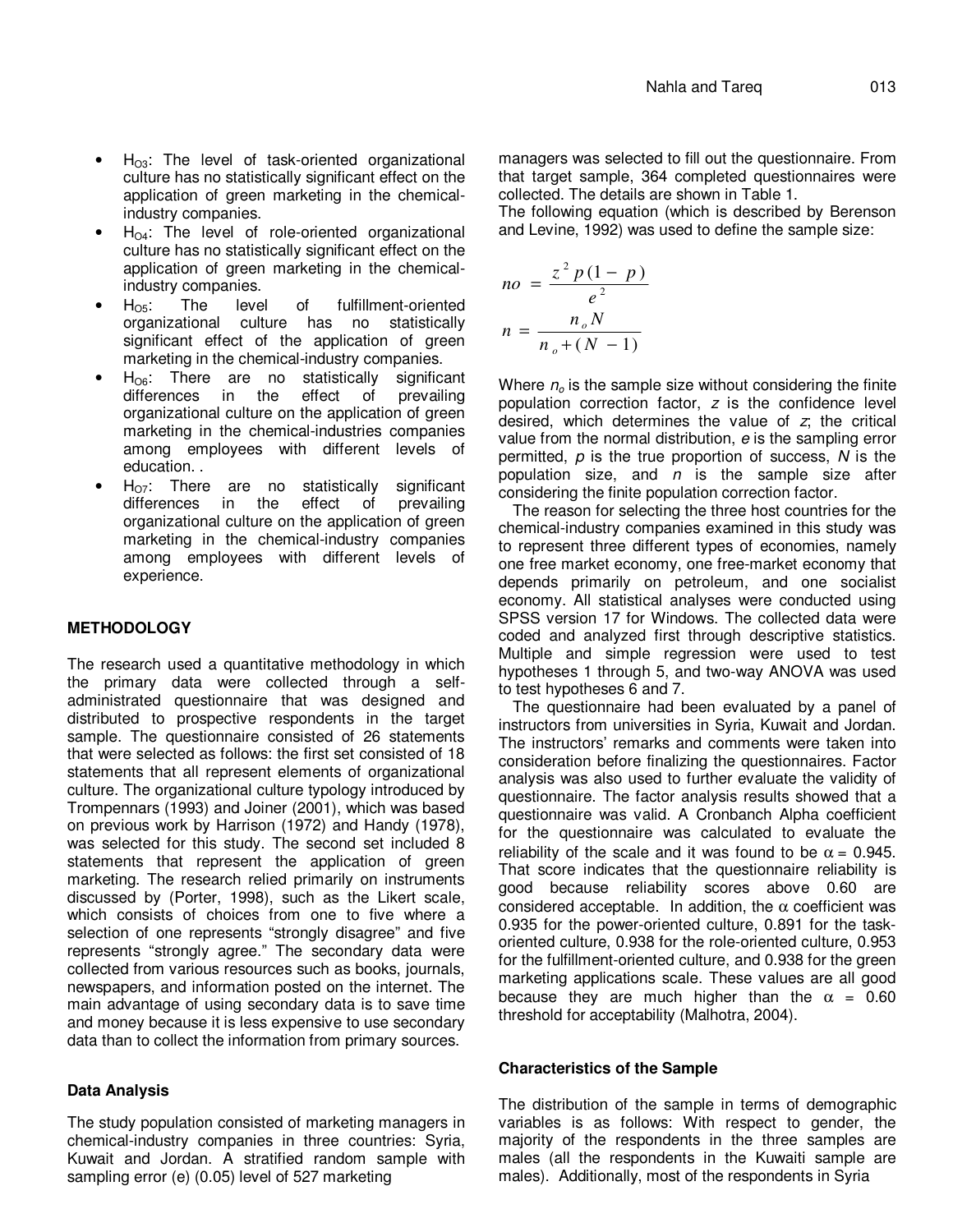| Country | <b>Population</b> | <b>Sample</b> | <b>Collected</b> | Response rate |
|---------|-------------------|---------------|------------------|---------------|
| Syria   | 973               | 276           | 220              | 79.7%         |
| Kuwait  | 116               | 89            | 19               | 14.3%         |
| Jordan  | 279               | 162           | 132              | 21.3%         |

**Table 1:** Study Population and Sampling

\*Note: the researchers tested the normality of the data collected for each sample and found that the samples are normally distributed, but that the number of completed questionnaires collected from the Kuwait sample is too small, and the response rate is low.

and Jordan are between 25-35 years of age, but in Kuwait the majority are above 45 years of age. Moreover, most respondents in Syria and Jordan have between 5- 10 years of experience, whereas the amount of experience in the majority of the Kuwaiti sample exceeds 15 years. As for education levels, most of the respondents in all three samples have a bachelor's degree and a diploma.

#### **ANALYSIS AND DISCUSSION**

Means and standard deviations were used to indicate the respondents' attitudes towards each of the items on the green marketing scale. The results, which are reported in Table 2, indicate that the respondents' attitudes are positive because the mean scores for all the statements are above the mid-point of the scale (i.e., above 3). Additionally, a quick review of the results clearly shows that the Kuwaiti sample has the highest positive attitudes toward types of organizational culture explained in this research.

Concerning the respondents' attitudes toward the application of green marketing, the results reported in table 2 indicate positive attitudes toward all statements because in all cases the mean scores are above the midpoint of the scales. The results clearly show that the Kuwaiti sample has the highest positive attitudes toward application of green marketing.

In the Syrian and Jordanian chemical-industry companies, the most pronounced type of organizational culture is the task-oriented culture, but in the chemicalindustry companies that are located in Kuwait, the fulfillment-oriented culture is the dominant type of organizational culture.

#### **Hypothesis Testing**

Multiple regression was used to test the first hypothesis, which deals with the effects of all the types of prevailing organizational cultures on the dependent variable. The analysis shows that the effect of the independent variable on the dependent variable (calculated  $F = 108.532$ ) is significant at the 0.01 level. This means that null hypothesis should be rejected and the alternative hypothesis should be accepted. In other words, this

shows that the prevailing organizational culture has a statistically significant impact on attitudes regarding the application of green marketing in chemical-industry companies. Another indication of the strength of the relationship is the Pearson Correlation score, which in this case was 74%. The impact of fulfillment-oriented culture was tested with stepwise regression, and the results show that it has the highest effect on the application of green marketing. The task-oriented culture was found to have the second highest effect, and the effect of the role-oriented culture was found to be still lower.

As for hypotheses 2 through 5, simple regression was used to test each hypothesis to determine the effect of each type of prevailing organizational culture on the dependent variable. The results relating to hypothesis 2 indicated that the effect is significant at the 0.01 level (calculated  $t = 7.981$ ). This means that the poweroriented culture has a statistically significant effect on the application of green marketing in chemical-industry companies. The Pearson Correlation of 38.7% in this case suggests that the strength of the relationship is moderate.

The results in relation to hypothesis 3, were also found to be significant at the  $0.01$  level (calculated  $t = 8.656$ ). This means that the task-oriented culture has a statistically significant effect on green marketing application in chemical industry companies. We can see that this impact is moderate because Pearson Correlation was 41.4%.

As for hypothesis 4, the results were again found to be significant at the 0.01 level (calculated  $t = 8.494$ ). This means that the role-oriented culture has a statistically significant effect on the application of green marketing in<br>the chemical-industry companies. The Pearson the chemical-industry companies. The Correlation score of 40.8% shows that the strength of this relationship is moderate.

Finally, with respect to hypothesis 5, the results were significant at the 0.01 level (calculated  $t = 20.213$ ). This means that the fulfillment-oriented culture has a statistically significant effect on the application of green marketing in chemical-industry companies. The Pearson Correlation was 72.8%.

With respect to hypotheses 6 and 7, a two-way ANOVA test was used to determine whether the effect of the independent variable on the dependent variable differs depending on whether the moderating variables are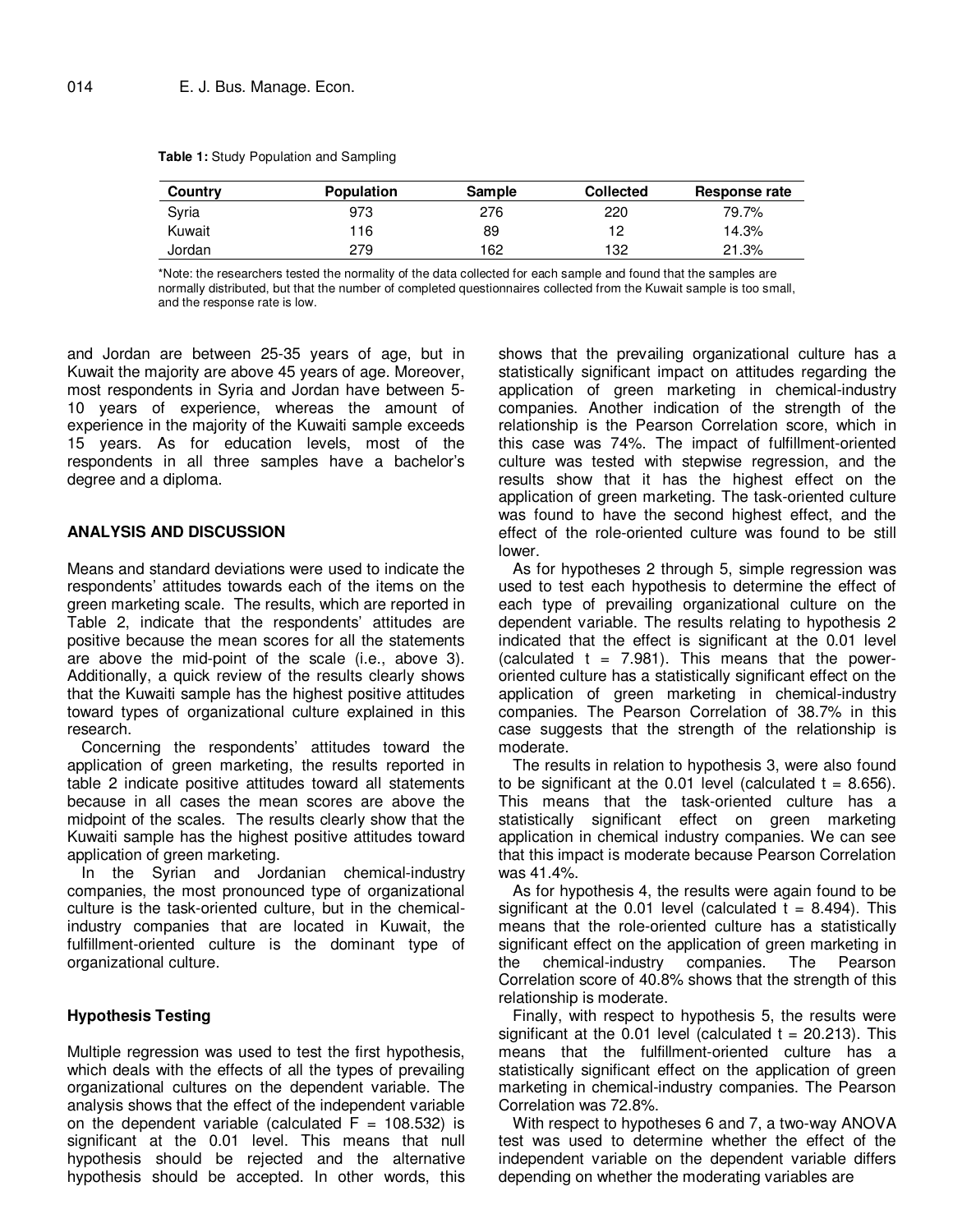**Table 2:** Statistical Analysis Results

| <b>Statements</b>                                                                                               | <b>Syria</b> | <b>Kuwait</b> | Jordan |
|-----------------------------------------------------------------------------------------------------------------|--------------|---------------|--------|
| First: organization culture                                                                                     |              |               |        |
| 1- Power-oriented culture:                                                                                      | 3.7536       | 4.3333        | 3.7636 |
| 1- Work is controlled by company's top management.                                                              | 3.5318       | 4.7500        | 3.7273 |
| 2- The management directs employees through clear work procedures                                               | 3.8318       | 4.1667        | 3.9394 |
| 3- The company's management is very strict regarding work .errors                                               | 3.8273       | 3.8333        | 3.7803 |
| 4- Company's management takes decisions without referring to<br>employees                                       | 3.7545       | 4.5833        | 3.3939 |
| 5- Workers receive direct and express orders.                                                                   | 3.8227       | 4.3333        | 3.9773 |
| 2- The role-oriented culture:                                                                                   | 3.7309       | 4.2167        | 3.8455 |
| 6- Job description is available for each job in the company.                                                    | 3.7273       | 4.4167        | 3.7576 |
| 7- Company's management is keen on objectivity when it hires<br>employees                                       | 3.7409       | 4.0000        | 3.8939 |
| 8- There are clear specialties for each job in the company.                                                     | 3.7182       | 4.3333        | 3.7121 |
| 9- Company provides job safety for employees                                                                    | 3.7682       | 4.3333        | 4.0000 |
| 10- Hierarchy responsibilities and powers are available in the company.                                         | 3.7000       | 4.0000        | 3.8636 |
| 3- task-oriented culture:                                                                                       | 3.7855       | 4.2500        | 3.8894 |
| 11- Company management concentrates on employee experience<br>upon appointment                                  | 3.8636       | 4.4167        | 4.0682 |
| 12- Employee evaluation depends on his job results.                                                             | 3.7409       | 4.3333        | 3.8939 |
| 13- Work procedures are accommodated with required task needed.                                                 | 3.7909       | 4.5833        | 4.0076 |
| 14- The company concentrates on work and achievement.                                                           | 3.7455       | 3.5833        | 3.9697 |
| 15- There are a few rules and procedures in the company.                                                        | 3.7864       | 4.3333        | 3.5076 |
| 4- fulfillment-oriented culture:                                                                                | 3.6318       | 4.5278        | 3.7753 |
| 16- The company controls work by mutual agreement with employees.                                               | 3.6182       | 4.1667        | 3.7197 |
| 17- The individual and its achievement capacity is the main dimension.                                          | 3.6682       | 4.6667        | 3.6970 |
| 18- Company management has clear objectives.                                                                    | 3.6091       | 4.7500        | 3.9091 |
| Second: Green marketing                                                                                         | 3.5528       | 4.5625        | 3.7434 |
| 1- The company produces products with harmless packages                                                         | 3.6591       | 4.8333        | 3.9621 |
| 2- The company concentrates on manufacturing products with less<br>negative reflection on human being.          | 3.5500       | 4.6667        | 3.8258 |
| 3- Company keen on identifying low price on the chemical products<br>with repeated use.                         | 3.5545       | 4.7500        | 3.6970 |
| 4- Law profit margin is determined on the most used chemical<br>products which cause no hare to the environment | 3.5136       | 4.5000        | 3.7273 |
| 5- Company controls its distributors to avoid misuse products that<br>cause environmental damage                | 3.5273       | 4.5833        | 3.6818 |
| 6- Company deals with distinguished agents to distribute the chemical<br>products                               | 3.5364       | 4.5000        | 3.5303 |
| 7- Companies of chemical products perform free environmental<br>awareness day                                   | 3.5318       | 4.5000        | 3.6970 |
| 8- Chemical products companies contribute in supporting environment<br>maintenance                              | 3.5500       | 4.1667        | 3.8258 |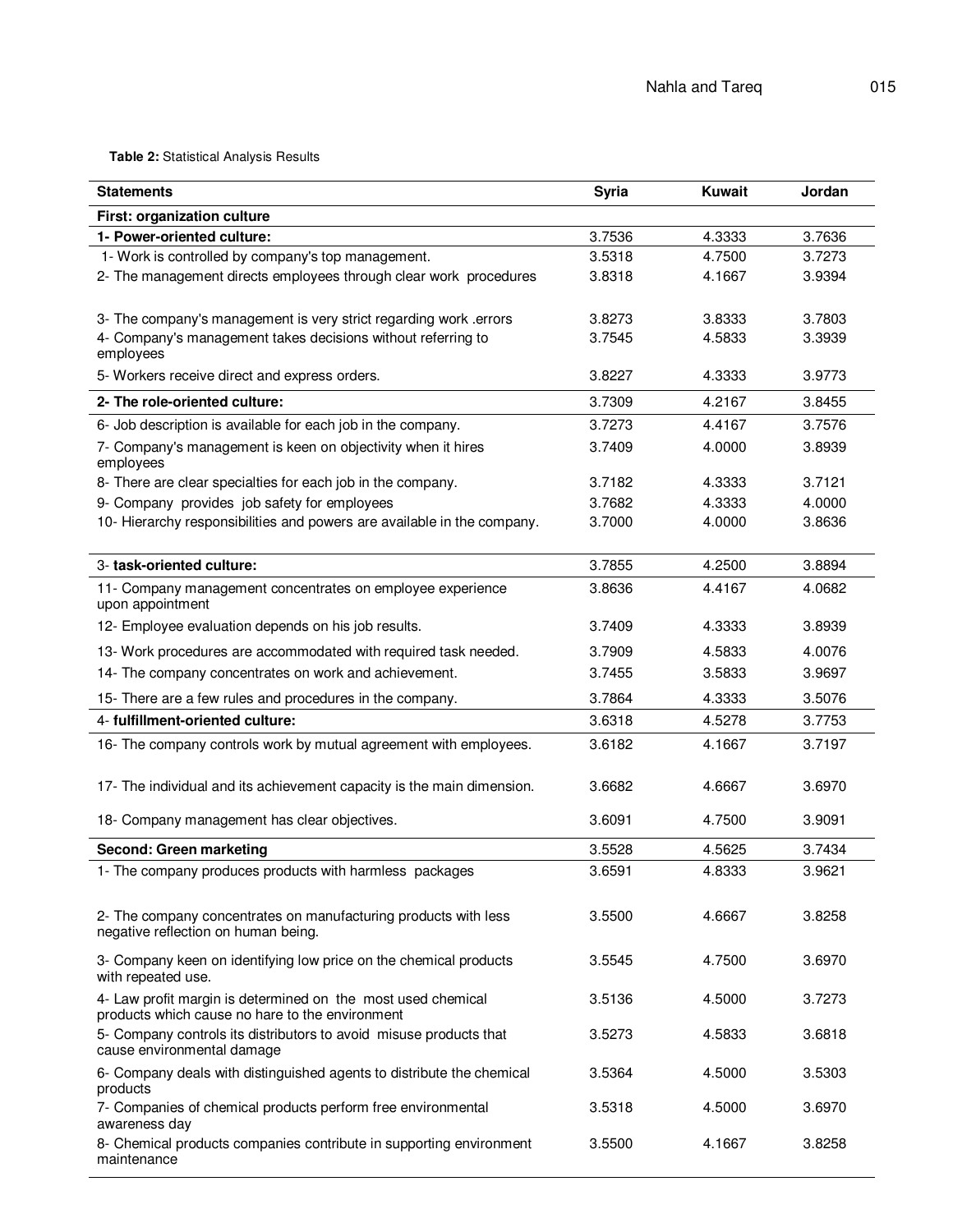present. In the case of hypothesis 6, the calculated F value was found to be 4.247, which is significant at 0.01 level. These findings show that the effect of the prevailing organizational culture on the application of green marketing application in chemical-industry companies is significantly different depending on the employees' level of education. The Scheffe test results show that the effect is greatest in the case of Bachelor degree holders. In other words, the effect of the prevailing organizational culture on the application of green marketing increases when the employees' education level is high.

With respect to hypothesis 7, the calculated F-value  $=$ 2.42 is significant at 0.01 level. This shows that the effect of the prevailing organizational culture on the application of green marketing in the chemical industry companies is significantly different depending on the employees' level of experience. Scheffe test results show that the effects are strongest for employees who have more than 15 years of experience. In other words, the effect of the prevailing organizational culture on the application of green marketing will increase when the employees' level of experience is high.

The analysis also shows that the effect of the prevailing organizational culture on the application of green marketing in chemical-industry companies is significantly different in different countries. The Scheffe test results show that the effect is strongest in the case of the Kuwaiti sample.

#### **Conclusions**

The findings that emerged from the analysis, as described above, provide a basis for the following conclusions:

- The samples in all three countries have positive attitudes regarding the impact of organizational culture on the application of green marketing, but the attitudes in the Kuwaiti sample were highest in comparison to the other two.
- Task-oriented culture is the dominant organizational culture in the Syrian and Jordanian chemical-industry companies, but the fulfillmentoriented culture is the dominant organizational culture in chemical-industry companies located in Kuwait.

The prevailing organizational culture has a statistically significant impact on the application of green marketing in chemical-industry companies. Whereas power-oriented culture, task-oriented culture, and role-oriented culture all had a moderate impact, the fulfillment-oriented culture had a high impact. The analysis also shows that the impact of the prevailing organizational culture differs depending on the employees' level of education, country and years of experience.

These findings show that chemical-industry companies in Syria and Jordan concentrate on tasks more than other types of culture while the companies in Kuwait concentrate on individuals more than the other types of culture. The findings also show that the fulfillmentoriented culture has the greatest impact on the application of green marketing. These results may benefit chemical companies in these three countries by highlighting the main procedures that can be used to apply green marketing strategies in a way that is consistent with the prevailing organizational culture. This research may stimulate the initiation of future research in other countries and other fields to highlight the main factors that affect the application of green marketing strategies.

#### **RECOMMENDATIONS**

All concerned parties all over the world are interested in keeping the environment clean and free of pollution. For this reason, companies in various economic sectors that could have an impact on the environment, including industry, should comply with regulations to avoid any negative impact from their products on the environment and on the people who use their products. The chemicalindustry companies in the three countries examined in this study should develop their own policies and standards relating to environmental issues by applying a green marketing approach. They have to train their employees on how to apply a green marketing policy, and they need to introduce green marketing in their production strategy to control the impact of business as it relates not only to financial returns but also to social and environmental values. This approach helps to capture the whole set of values, issues and processes of the business to minimize any harm resulting from their activities and to create economic, social and environmental values.

#### **REFERENCES**

- Al- Bakri T (2006). Marketing: principles and concepts of contemporary, Amman: Al Yazouri scientific publication and distribution, Jordan
- Al-Duwailah F (2006). The Impact of Organizational Culture on Employees' Performance in Kuwaiti Industrial Corporations, Master thesis, Amman Arab University, Jordan
- Al-Farhaan A (2002). Culture, organizational and administrative development in the Jordanian public sector organizations: An Analytical Study ", Jordan J. Appl. Sci., l.6 (1): 15-38
- Al-Heeti S (2005). The impact of potential differences of cultural values in the performance of employees - a field study of the attitudes of employees In the city of Al-Hussein Bin Abdullah II Industrial Estate, Jordan J. Bus., 1(1): 20-43
- Al Sarayreh A ( 2003). The relationship between organizational culture and management innovation in Potash and Phosphate corporate in Jordan, Muta for Res. Studies, 18 (4): 187
- Berenson M, Levine D (1992). Basic Business statistics- concepts and applications, New Jersey: Prentice Hall, Fifth edition: 351.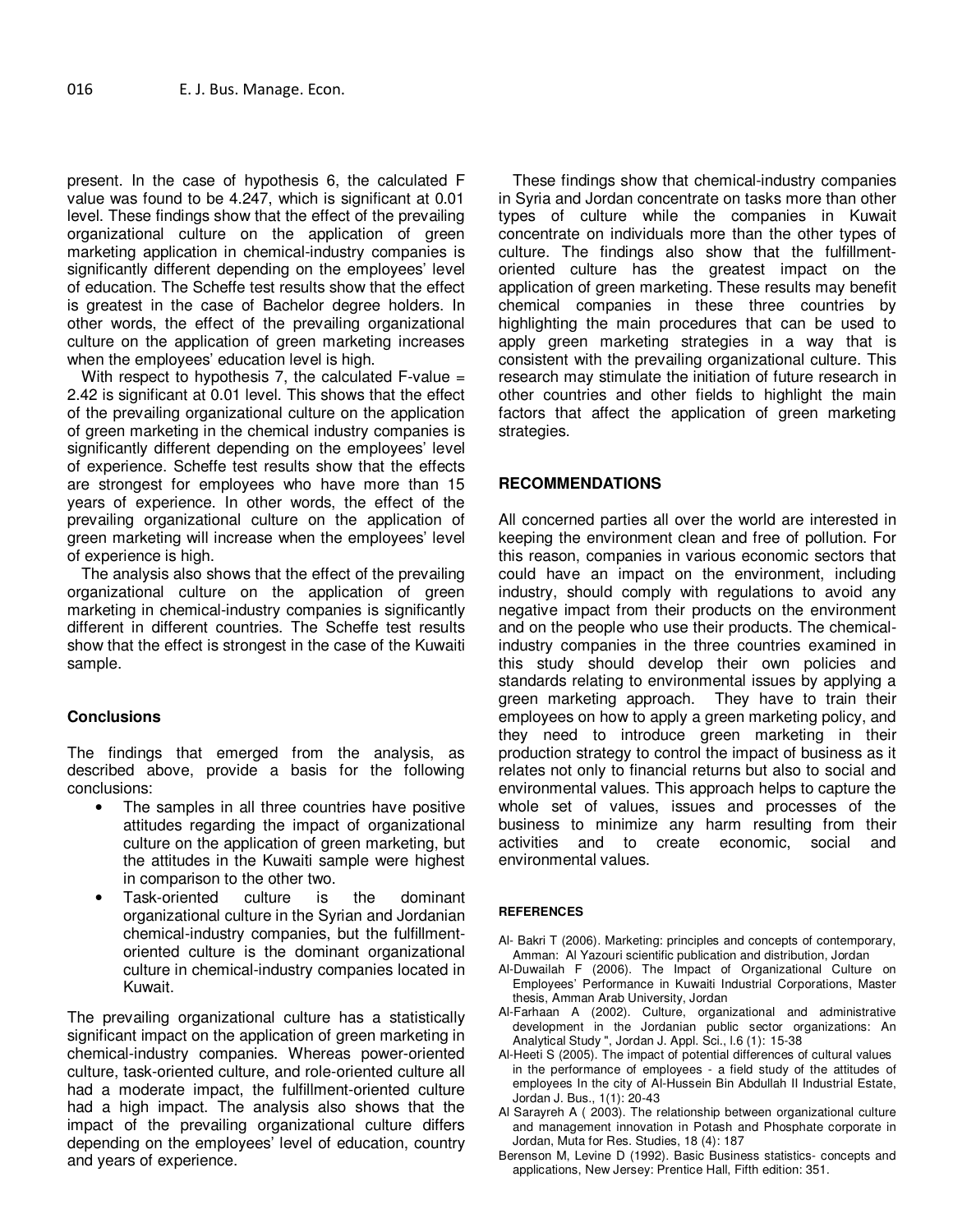- Crawford J, Lok P ( 2004). The Effect of Organizational Culture and Leadership Style on Job Satisfaction and Organizational Commitment: A Cross-National Comparison, The J. Manage. Develop. 23(4): 321 - 338
- Handy CB (1978). the Gods of Management, Penguin, London.
- Hareem H (2003). Management organizations a holistic perspective -, Amman: Dar Al-Hamed for publication and distribution, first edition: 444
- Harrison R (1972). "How to describe your organization", Harvard Business Review, May/ June 119-128.
- Joiner TA (2001). The Influence of National Culture and Organizational Culture Alignment on Job Stress and Performance: Evidence from Greece, J. Manage. Psychol. 16 (3): 22-242
- Larochr M, Bergeron J, Barbaro F (2001). Targeing Consumers Who Are Willing to Pay More For Environmentally Friendly Products, J. Consum. Market., 18 (6): 503-520.
- Lee J, Yu K (2004). Corporate culture and organizational performance, J. Manage. Psychol.,19 (4): 340-358
- Lund DB (2003). Organizational Culture and Job Satisfaction, The J. Bus. Ind. Market. 18 (3): 219 - 236
- Malhotra NK (2004). Marketing research, New Jersey: Prentice Hall, fourth edition: 268
- Porter ME (1998). Competitive Strategy, Techniques for analyzing Industries and competitors, New York , Free Press
- Pride W, Ferrell OC (2003). Marketing Concepts ad Strategies, 3rd ed., Houghton Mifflin Co. New York: 95
- Rashid MA, Sambasivan M, Abdul-Rahman A (2004). The Influence of Organizational Culture on Attitudes Toward Organizational Change , Leadership and Organization Develop. J. 25 (2): 161-179
- Rashid MA, Sambasivan M, Johari J (2003). The Influence of Corporate Culture and Organizational Commitment on Performance, The J. Manage. Develop. 22 (8): 708-728
- Trompennars F (1993). Riding the waves of Culture, Irwin, Chicago, IL.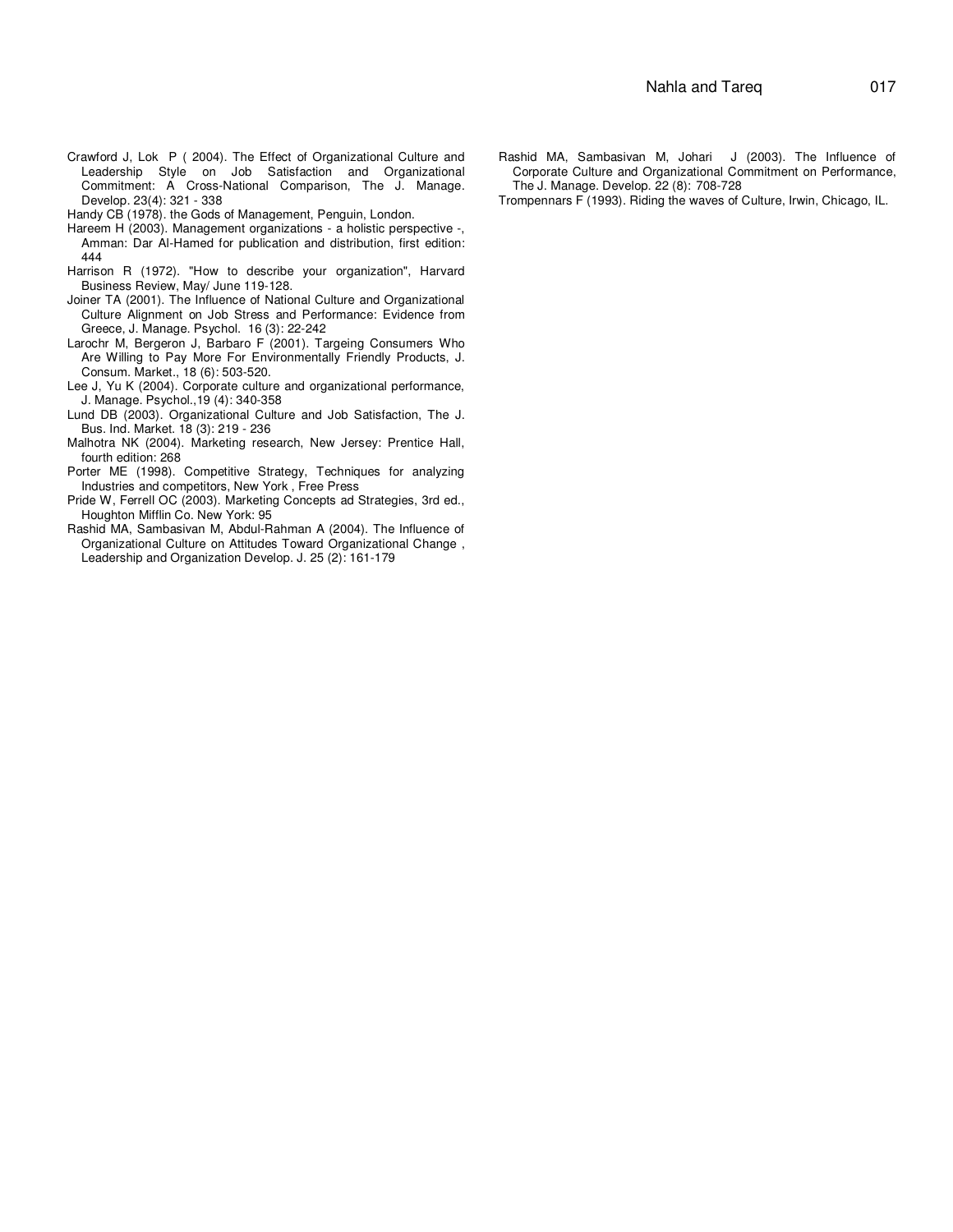#### **APENDICES**

# **Regression**

| <b>Variables Entered/Removed</b> |                                            |  |              |  |  |  |  |
|----------------------------------|--------------------------------------------|--|--------------|--|--|--|--|
| <b>Model</b>                     | Variables Entered Variables Removed Method |  |              |  |  |  |  |
|                                  | ind4, ind2, ind1, ind3 <sup>a</sup>        |  | <b>Enter</b> |  |  |  |  |

a. All requested variables entered.

# **Model Summary**

| <b>Model</b> |                | <b>R</b> Square |     | <b>Adiusted R Square Std. Error of the Estimate</b> |
|--------------|----------------|-----------------|-----|-----------------------------------------------------|
| н.           | .740 $\degree$ |                 | 54C |                                                     |

a. Predictors: (Constant), ind4, ind2, ind1, ind3

|              | ANUVA                      |                       |     |             |         |                |  |  |  |
|--------------|----------------------------|-----------------------|-----|-------------|---------|----------------|--|--|--|
| <b>Model</b> |                            | <b>Sum of Squares</b> | df  | Mean Square |         | Sig.           |  |  |  |
|              | Regression                 | 220.542               |     | 55.135      | 108.532 | $.000^{\rm a}$ |  |  |  |
|              | Residual                   | 182.376               | 359 | .508        |         |                |  |  |  |
|              | $\mathsf{r}_\mathsf{otal}$ | 402.918               | 363 |             |         |                |  |  |  |

a. Predictors: (Constant), ind4, ind2, ind1, ind3; b. Dependent Variable: dep

|              | Coefficients <sup>a</sup>                                              |         |            |             |          |      |  |  |  |
|--------------|------------------------------------------------------------------------|---------|------------|-------------|----------|------|--|--|--|
|              | <b>Unstandardized Coefficients</b><br><b>Standardized Coefficients</b> |         |            |             |          |      |  |  |  |
| <b>Model</b> |                                                                        | В       | Std. Error | <b>Beta</b> |          | Sig. |  |  |  |
|              | (Constant)                                                             | 1.127   | .187       |             | 6.021    | .000 |  |  |  |
|              | ind1                                                                   | $-.020$ | .074       | $-.015$     | $-.270$  | .787 |  |  |  |
|              | ind <sub>2</sub>                                                       | .189    | .069       | .159        | 2.751    | .006 |  |  |  |
|              | ind <sub>3</sub>                                                       | $-211$  | .065       | $-188$      | $-3.254$ | .001 |  |  |  |
|              | ind4                                                                   | .727    | .044       | .774        | 16.523   | .000 |  |  |  |

a. Dependent Variable: dep

# **ANOVA<sup>b</sup>**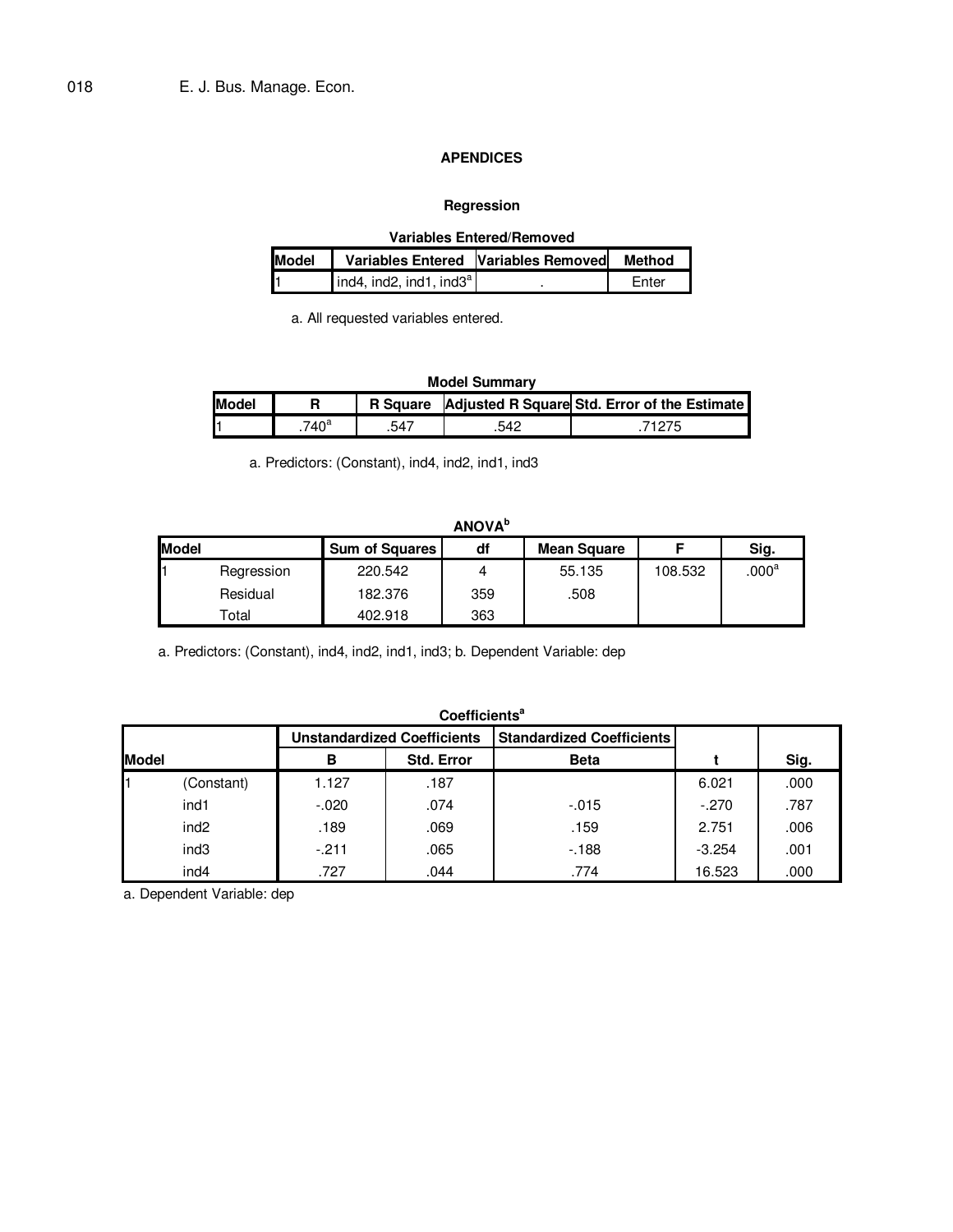#### **Regression**

| Valiables Elitereg/Rellioved |                  |                                            |                                                                                                                  |  |  |  |
|------------------------------|------------------|--------------------------------------------|------------------------------------------------------------------------------------------------------------------|--|--|--|
| Model                        |                  | <b>Variables Entered Variables Removed</b> | <b>Method</b>                                                                                                    |  |  |  |
|                              | ind4             |                                            | Stepwise (Criteria:<br>Probability-of-F-to-<br>enter $\leq$ .050.<br>Probability-of-F-to-<br>remove $>= .100$ .  |  |  |  |
|                              | ind3             |                                            | Stepwise (Criteria:<br>Probability-of-F-to-<br>enter $\leq$ .050,<br>Probability-of-F-to-<br>remove $>= .100$ ). |  |  |  |
|                              | ind <sub>2</sub> |                                            | Stepwise (Criteria:<br>Probability-of-F-to-<br>enter $\leq$ .050.<br>Probability-of-F-to-<br>remove $>= .100$ .  |  |  |  |

**Variables Entered/Removed<sup>a</sup>**

a. Dependent Variable: dep

#### **Model Summary**

| Model    |                     | <b>R</b> Square |      | Adjusted R Square Std. Error of the Estimate |
|----------|---------------------|-----------------|------|----------------------------------------------|
|          | $.728$ <sup>a</sup> | .530            | .529 | .72310                                       |
| Ŀ        | $.732^{b}$          | .536            | .533 | .71985                                       |
| <b>B</b> | $740^{\circ}$       | .547            | .543 | .71183                                       |

a. Predictors: (Constant), ind4; b. Predictors: (Constant), ind4, ind3; c. Predictors: (Constant), ind4, ind3, ind2

#### **Regression**

#### **Variables Entered/Removed<sup>b</sup>**

| <b>Model</b> |                   | Variables Entered Variables Removed | Method |
|--------------|-------------------|-------------------------------------|--------|
|              | ind1 <sup>a</sup> |                                     | Enter  |
| - - -        |                   |                                     |        |

a. All requested variables entered; b. Dependent Variable: dep

#### **Model Summary**

| <b>Model</b> |                | <b>R</b> Square |     | Adjusted R Square Std. Error of the Estimate |
|--------------|----------------|-----------------|-----|----------------------------------------------|
|              | $.387^{\circ}$ | 150             | .47 | 728S                                         |

a. Predictors: (Constant), ind1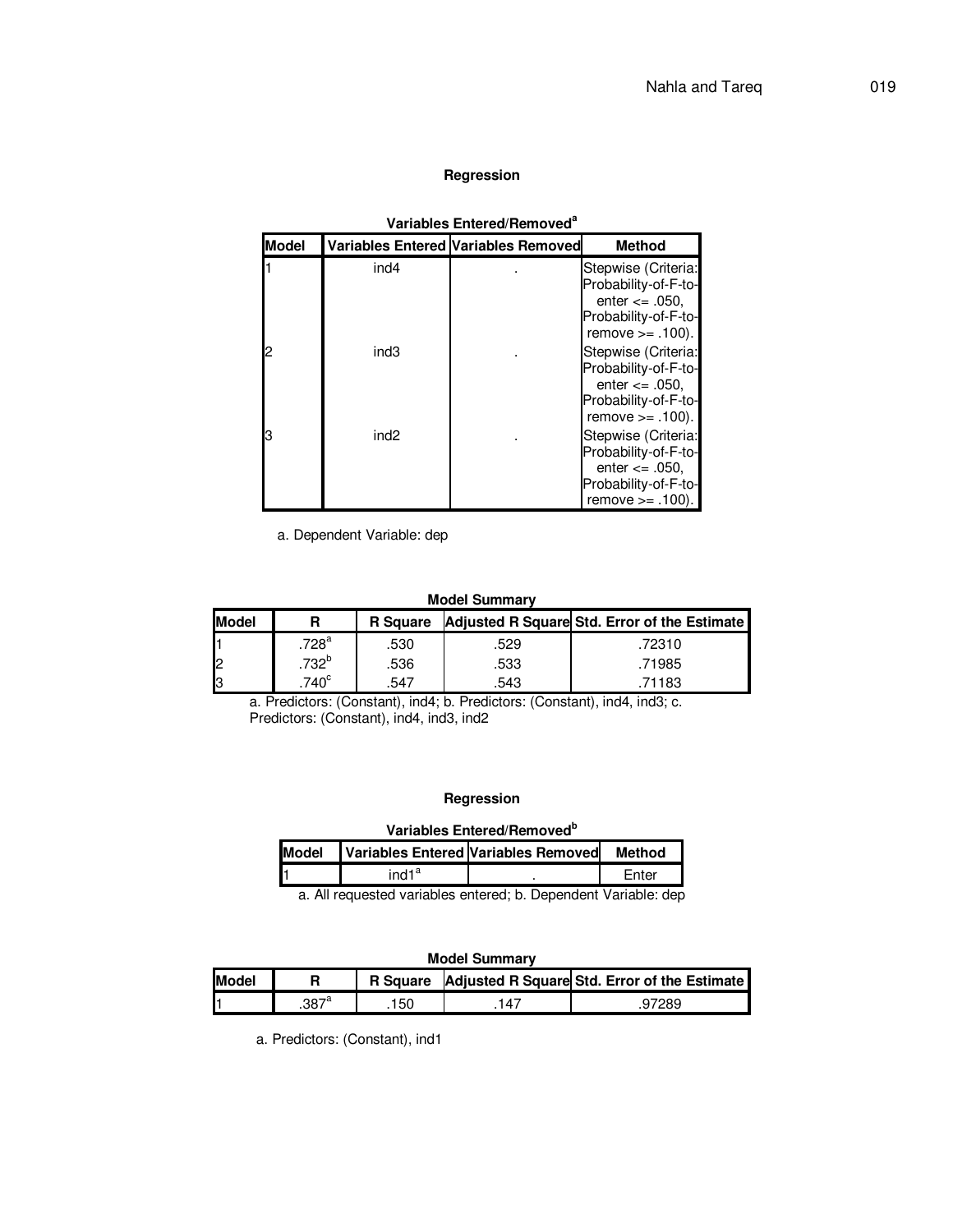|              |            |                       | <b>ANOVA</b> <sup>b</sup> |             |        |                |
|--------------|------------|-----------------------|---------------------------|-------------|--------|----------------|
| <b>Model</b> |            | <b>Sum of Squares</b> | df                        | Mean Square |        | Sig.           |
|              | Regression | 60.282                |                           | 60.282      | 63.689 | $.000^{\rm a}$ |
|              | Residual   | 342.635               | 362                       | .947        |        |                |
|              | Total      | 402.918               | 363                       |             |        |                |

a. Predictors: (Constant), ind1; b. Dependent Variable: dep

# **Coefficients<sup>a</sup>**

|              |            | <b>Unstandardized Coefficients</b> |                   | l Standardized Coefficients I |       |      |
|--------------|------------|------------------------------------|-------------------|-------------------------------|-------|------|
| <b>Model</b> |            |                                    | <b>Std. Error</b> | <b>Beta</b>                   |       | Sig. |
|              | (Constant) | .758                               | .243              |                               | 7.227 | .000 |
|              | ind1       | .503                               | .063              | .387                          | 7.981 | .000 |

a. Dependent Variable: dep

#### **Regression**

#### **Variables Entered/Removed<sup>b</sup> Model Variables Entered Variables Removed Method**   $ind2<sup>a</sup>$ . Enter

a. All requested variables entered; b. Dependent Variable: dep

#### **Model Summary Model | R | R Square Adjusted R Square Std. Error of the Estimate**  $.414$ <sup>a</sup> .171 .169 .96029

a. Predictors: (Constant), ind2

# **ANOVA<sup>b</sup>**

| <b>Model</b> |            | <b>Sum of Squares</b> | df<br><b>Mean Square</b> |        |        | Sig.           |  |
|--------------|------------|-----------------------|--------------------------|--------|--------|----------------|--|
|              | Regression | 69.100                |                          | 69.100 | 74.933 | $.000^{\rm a}$ |  |
|              | Residual   | 333.818               | 362                      | .922   |        |                |  |
|              | Total      | 402.918               | 363                      |        |        |                |  |

a. Predictors: (Constant), ind2; b. Dependent Variable: dep

|                                                                        | Coefficients <sup>a</sup> |       |                   |             |       |      |  |  |  |  |
|------------------------------------------------------------------------|---------------------------|-------|-------------------|-------------|-------|------|--|--|--|--|
| <b>Standardized Coefficients</b><br><b>Unstandardized Coefficients</b> |                           |       |                   |             |       |      |  |  |  |  |
| <b>Model</b>                                                           |                           | в     | <b>Std. Error</b> | <b>Beta</b> |       | Sig. |  |  |  |  |
|                                                                        | (Constant)                | 1.797 | .221              |             | 8.147 | .000 |  |  |  |  |
|                                                                        | ind <sub>2</sub>          | .491  | .057              | .414        | 8.656 | .000 |  |  |  |  |

a. Dependent Variable: dep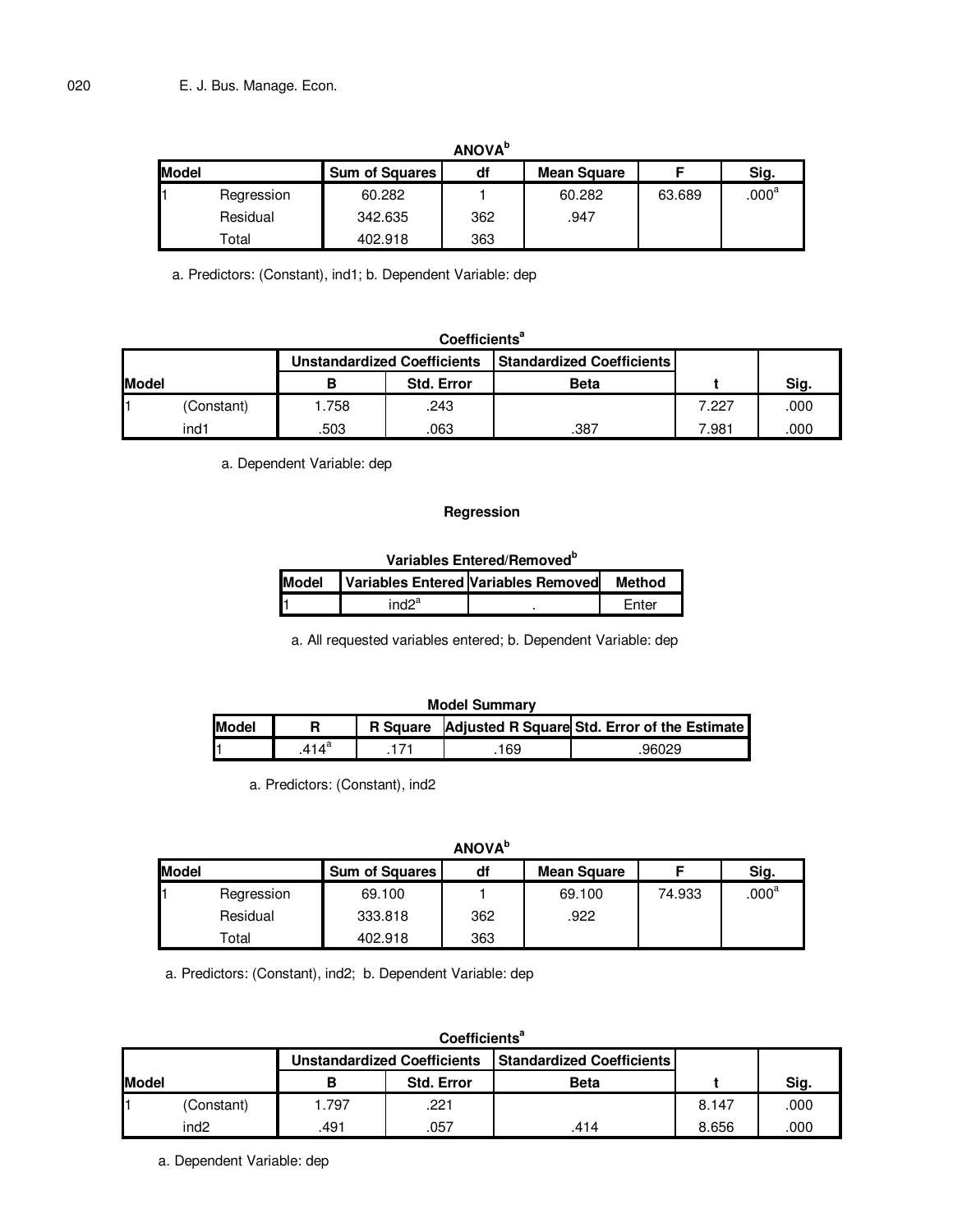#### **Regression**

|              | Variables Entered/Removed <sup>b</sup>        |  |       |  |  |  |  |  |  |  |
|--------------|-----------------------------------------------|--|-------|--|--|--|--|--|--|--|
| <b>Model</b> | Variables Entered Variables Removed<br>Method |  |       |  |  |  |  |  |  |  |
|              | ind3 <sup>a</sup>                             |  | Fnter |  |  |  |  |  |  |  |

a. All requested variables entered; b. Dependent Variable: dep

# **Model Summary**

| <b>Model</b> |                 | <b>R</b> Square |     | Adjusted R Square Std. Error of the Estimate |
|--------------|-----------------|-----------------|-----|----------------------------------------------|
|              | .408 $^{\circ}$ | 166             | 164 | 96336                                        |

a. Predictors: (Constant), ind3

|              | <b>ANOVA</b> <sup>b</sup> |                       |     |             |        |                   |  |  |  |  |  |
|--------------|---------------------------|-----------------------|-----|-------------|--------|-------------------|--|--|--|--|--|
| <b>Model</b> |                           | <b>Sum of Squares</b> | df  | Mean Square |        | Sig.              |  |  |  |  |  |
|              | Regression                | 66.958                |     | 66.958      | 72.148 | .000 <sup>a</sup> |  |  |  |  |  |
|              | Residual                  | 335.959               | 362 | .928        |        |                   |  |  |  |  |  |
|              | Total                     | 402.918               | 363 |             |        |                   |  |  |  |  |  |

a. Predictors: (Constant), ind3; b. Dependent Variable: dep

#### **Coefficients<sup>a</sup>**

|               |            |      | <b>Unstandardized Coefficients</b> | <b>Standardized Coefficients</b> |       |      |
|---------------|------------|------|------------------------------------|----------------------------------|-------|------|
| <b>IModel</b> |            |      | <b>Std. Error</b>                  | <b>Beta</b>                      |       | Sig. |
|               | (Constant) | .893 | .214                               |                                  | 8.866 | .000 |
|               | ind3       | .459 | 054                                | .408                             | 8.494 | .000 |

a. Dependent Variable: dep

#### **Regression**

# **Variables Entered/Removed<sup>b</sup>**

| <b>Model</b> |                   | Variables Entered Variables Removed | Method |
|--------------|-------------------|-------------------------------------|--------|
|              | ind4 <sup>a</sup> |                                     | Fnter  |

a. All requested variables entered; b. Dependent Variable: dep

#### **Model Summary**

| <b>Model</b> |      |     | R Square Adjusted R Square Std. Error of the Estimate |
|--------------|------|-----|-------------------------------------------------------|
|              | 7∩oª | 530 | 70211                                                 |

a. Predictors: (Constant), ind4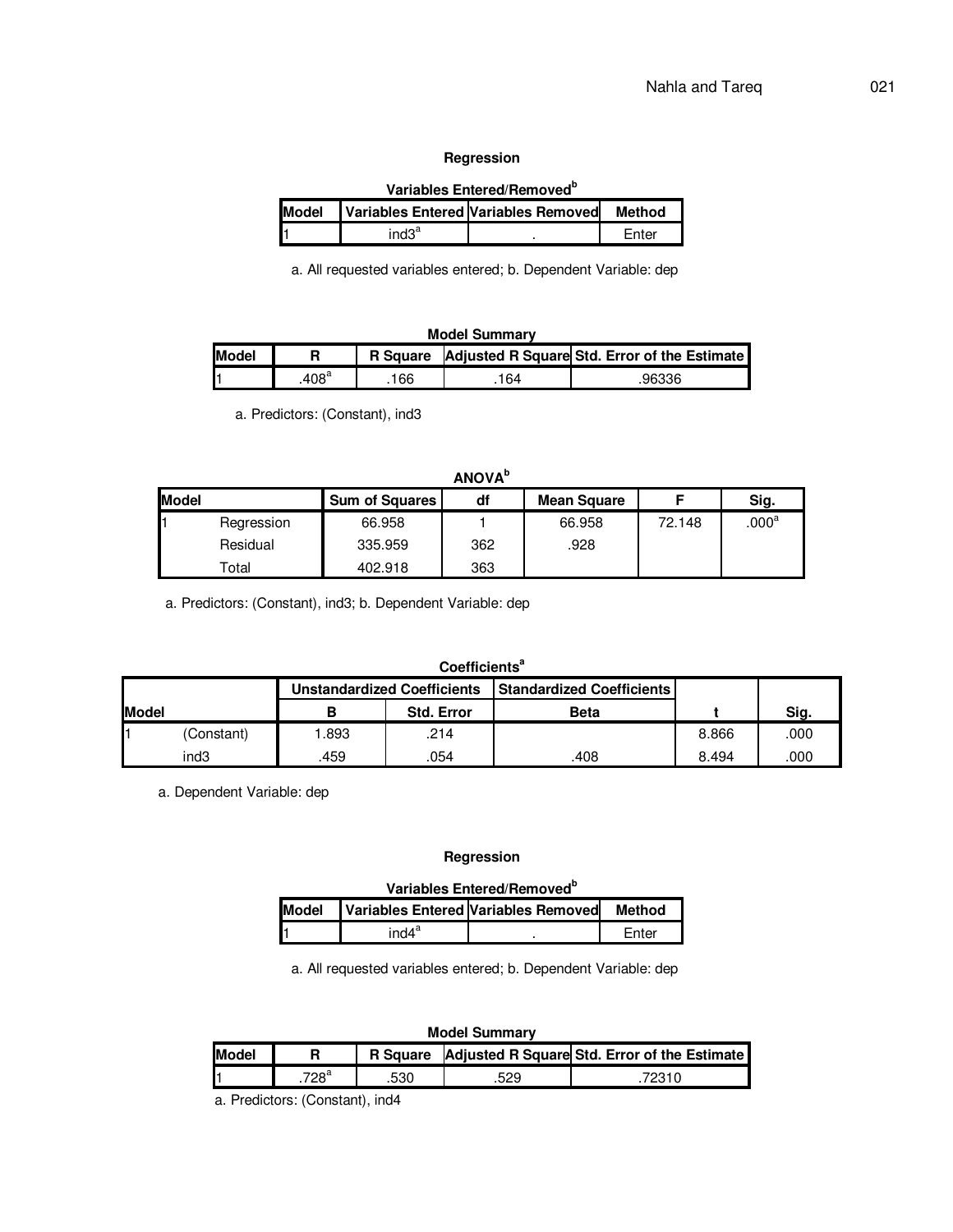|       | <b>ANOVA</b> <sup>b</sup> |                       |     |             |         |                   |  |  |  |  |  |
|-------|---------------------------|-----------------------|-----|-------------|---------|-------------------|--|--|--|--|--|
| Model |                           | <b>Sum of Squares</b> | df  | Mean Square |         | Sig.              |  |  |  |  |  |
|       | Regression                | 213.637               |     | 213.637     | 408.581 | .000 <sup>a</sup> |  |  |  |  |  |
|       | Residual                  | 189.281               | 362 | .523        |         |                   |  |  |  |  |  |
|       | Total                     | 402.918               | 363 |             |         |                   |  |  |  |  |  |

a. Predictors: (Constant), ind4; b. Dependent Variable: dep

|                                                                        | Coefficients <sup>a</sup> |       |                   |      |        |      |  |  |  |  |
|------------------------------------------------------------------------|---------------------------|-------|-------------------|------|--------|------|--|--|--|--|
| <b>Standardized Coefficients</b><br><b>Unstandardized Coefficients</b> |                           |       |                   |      |        |      |  |  |  |  |
| Model                                                                  |                           | в     | <b>Std. Error</b> | Beta |        | Sig. |  |  |  |  |
|                                                                        | (Constant)                | 1.117 | .131              |      | 8.518  | .000 |  |  |  |  |
|                                                                        | ind4                      | .683  | .034              | 728  | 20.213 | .000 |  |  |  |  |

a. Dependent Variable: dep

### **Univariate Analysis of Variance**

Tests of Between-Subjects Effects Dependent Variable:dep

| Source                 | <b>Type III Sum of Squares</b> | df  | <b>Mean Square</b> | F        | Sig. |
|------------------------|--------------------------------|-----|--------------------|----------|------|
| <b>Corrected Model</b> | $321.450^a$                    | 92  | 3.494              | 11.623   | .000 |
| Intercept              | 1466.120                       |     | 1466.120           | 4877.039 | .000 |
| ind                    | 197.640                        | 52  | 3.801              | 12.643   | .000 |
| edlevel                | 2.348                          | 3   | .783               | 2.603    | .052 |
| ind * edlevel          | 47.241                         | 37  | 1.277              | 4.247    | .000 |
| Error                  | 81.467                         | 271 | .301               |          |      |
| Total                  | 5266.188                       | 364 |                    |          |      |
| <b>Corrected Total</b> | 402.918                        | 363 |                    |          |      |

a. R Squared = .798 (Adjusted R Squared = .729)

# **Post Hoc Tests: edlevel**

# **Multiple Comparisons**

| dep<br>Scheffe |      |                                               |                   |       |                         |                    |
|----------------|------|-----------------------------------------------|-------------------|-------|-------------------------|--------------------|
|                |      |                                               |                   |       | 95% Confidence Interval |                    |
|                |      | (I) edlevel (J) edlevel Mean Difference (I-J) | <b>Std. Error</b> | Sig.  | <b>Lower Bound</b>      | <b>Upper Bound</b> |
| 1.00           | 2.00 | $-2287$                                       | .10562            | .199  | $-5259$                 | .0684              |
|                | 3.00 | $-0.0032$                                     | .10679            | 1.000 | $-0.3036$               | .2972              |
|                | 4.00 | $-1376$                                       | .12158            | .734  | $-4796$                 | .2044              |
| 2.00           | 1.00 | .2287                                         | .10562            | .199  | $-0684$                 | .5259              |
|                | 3.00 | .2256                                         | .06588            | .009  | .0402                   | .4109              |
|                | 4.00 | .0912                                         | .08785            | .783  | $-1560$                 | .3383              |
| 3.00           | 1.00 | .0032                                         | .10679            | 1.000 | $-2972$                 | .3036              |
|                | 2.00 | $-.2256$                                      | .06588            | .009  | $-.4109$                | $-0.0402$          |
|                | 4.00 | $-1344$                                       | .08926            | .520  | $-0.3855$               | .1167              |
| 4.00           | 1.00 | .1376                                         | .12158            | .734  | $-.2044$                | .4796              |
|                | 2.00 | $-0.0912$                                     | .08785            | .783  | $-0.3383$               | .1560              |
|                | 3.00 | .1344                                         | .08926            | .520  | $-1167$                 | .3855              |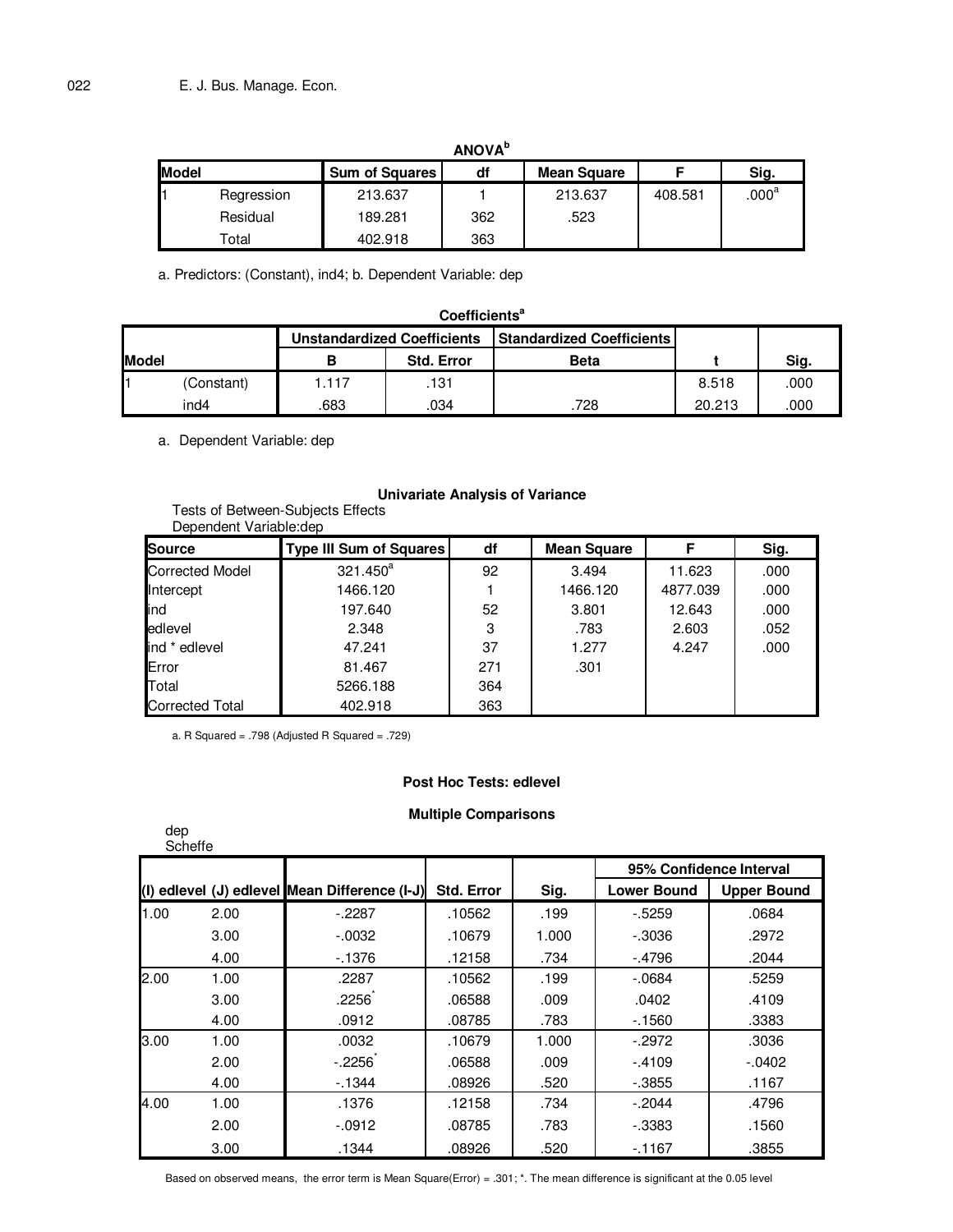#### **Homogeneous Subsets**

dep Scheffe<sup>a,,b,,c</sup>

|         |     | <b>Subset</b> |  |  |
|---------|-----|---------------|--|--|
| edlevel | ΙN  |               |  |  |
| 1.00    | 33  | 3.5417        |  |  |
| 3.00    | 131 | 3.5448        |  |  |
| 4.00    | 53  | 3.6792        |  |  |
| 2.00    | 147 | 3.7704        |  |  |
| Sig.    |     | 143           |  |  |

Means for groups in homogeneous subsets are displayed.

Based on observed means.

The error term is Mean

Square(Error) = .301.

a. Uses Harmonic Mean Sample Size = 62.886.

b. The group sizes are unequal. The harmonic mean of the group sizes is used. Type I error levels are not guaranteed.

c. Alpha =  $0.05$ .

### **Univariate Analysis of Variance**

Tests of Between-Subjects Effects

Dependent Variable:dep

| <b>Source</b>          | Type III Sum of Squares | df  | <b>Mean Square</b> | F        | Sig. |
|------------------------|-------------------------|-----|--------------------|----------|------|
| <b>Corrected Model</b> | 294.578 <sup>a</sup>    | 81  | 3.637              | 9.466    | .000 |
| Intercept              | 1247.715                |     | 1247.715           | 3247.699 | .000 |
| ind                    | 180.268                 | 51  | 3.535              | 9.200    | .000 |
| experience             | .603                    | 2   | .301               | .784     | .457 |
| ind * experience       | 25.099                  | 27  | .930               | 2.420    | .000 |
| Error                  | 108.340                 | 282 | .384               |          |      |
| Total                  | 5266.188                | 364 |                    |          |      |
| <b>Corrected Total</b> | 402.918                 | 363 |                    |          |      |

a. R Squared = .731 (Adjusted R Squared = .654)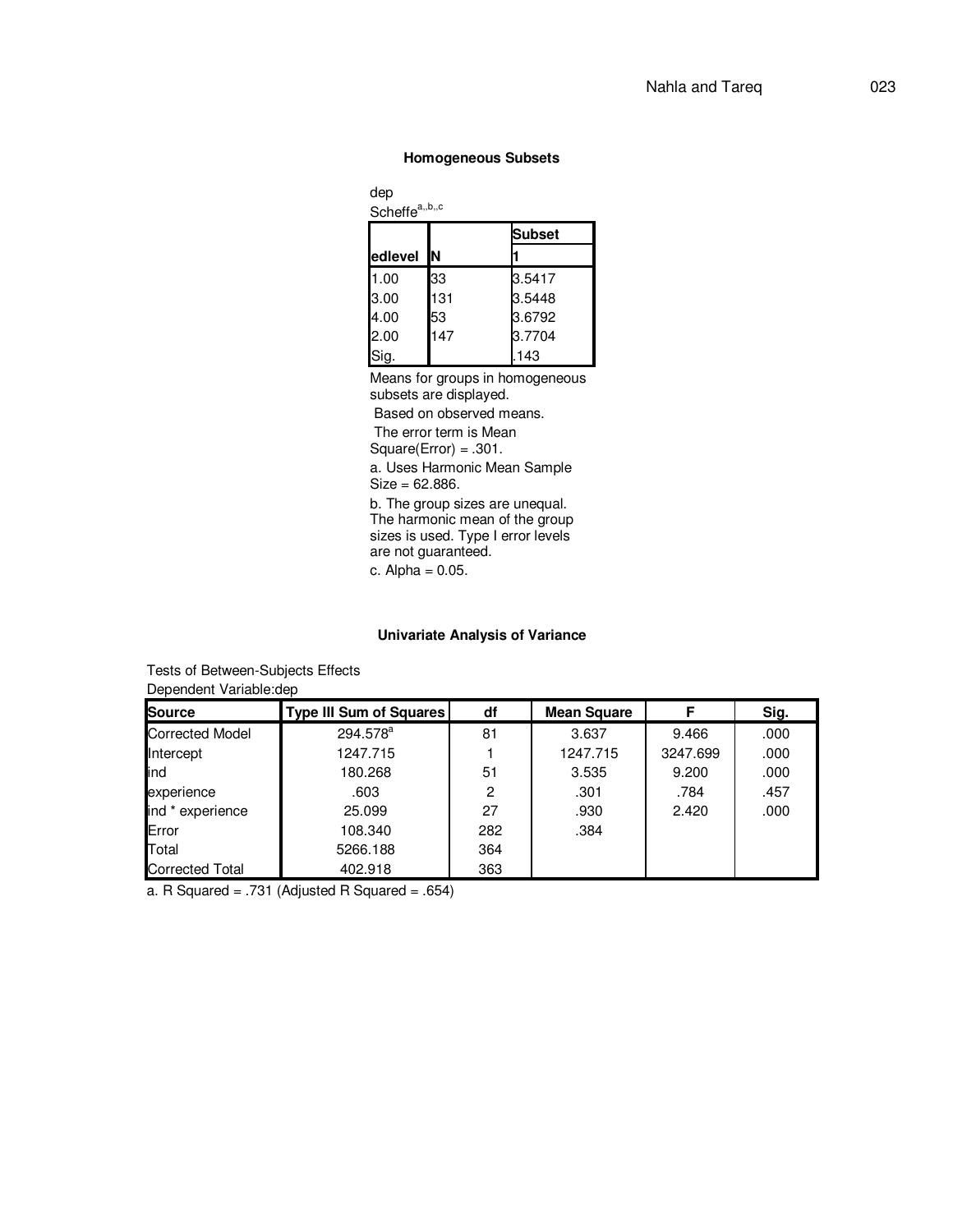#### **Post Hoc Tests: experience**

Multiple Comparisons dep

# **Scheffe**

|      |      |                                                     |                   |      | 95% Confidence Interval |                    |
|------|------|-----------------------------------------------------|-------------------|------|-------------------------|--------------------|
|      |      | (I) experience (J) experience Mean Difference (I-J) | <b>Std. Error</b> | Sig. | <b>Lower Bound</b>      | <b>Upper Bound</b> |
| 1.00 | 2.00 | $-2.6426$                                           | .25711            | .000 | $-3.3657$               | $-1.9194$          |
|      | 3.00 | $-2.6241$                                           | .25869            | .000 | $-3.3516$               | $-1.8965$          |
|      | 4.00 | $-3.2156$                                           | .27136            | .000 | $-3.9788$               | $-2.4524$          |
| 2.00 | 1.00 | 2.6426                                              | .25711            | .000 | 1.9194                  | 3.3657             |
|      | 3.00 | .0185                                               | .07046            | .995 | $-1797$                 | .2167              |
|      | 4.00 | $-0.5731$                                           | .10808            | .000 | $-.8770$                | $-2691$            |
| 3.00 | 1.00 | 2.6241                                              | .25869            | .000 | 1.8965                  | 3.3516             |
|      | 2.00 | $-0.0185$                                           | .07046            | .995 | $-.2167$                | .1797              |
|      | 4.00 | $-.5916$                                            | .11177            | .000 | $-0.9059$               | $-.2772$           |
| 4.00 | 1.00 | 3.2156                                              | .27136            | .000 | 2.4524                  | 3.9788             |
|      | 2.00 | $.5731$ <sup>*</sup>                                | .10808            | .000 | .2691                   | .8770              |
|      | 3.00 | .5916                                               | .11177            | .000 | .2772                   | .9059              |

Based on observed means.

The error term is Mean Square(Error) =  $.384$ .

\*. The mean difference is significant at the 0.05 level.

#### **Homogeneous subsets**

| dep<br>Scheffe <sup>a,,b,,c</sup> |     |        |        |        |  |  |
|-----------------------------------|-----|--------|--------|--------|--|--|
|                                   |     | Subset |        |        |  |  |
| experience                        | N   |        | 2      | 3      |  |  |
| 1.00                              | 6   | 1.0000 |        |        |  |  |
| 3.00                              | 133 |        | 3.6241 |        |  |  |
| 2.00                              | 185 |        | 3.6426 |        |  |  |
|                                   | 40  |        |        | 4.2156 |  |  |
| 4.00<br>Sig.                      |     | 1.000  | 1.000  | 1.000  |  |  |

Means for groups in homogeneous subsets are displayed.

Based on observed means.

The error term is Mean Square(Error) =  $.384$ .

a. Uses Harmonic Mean Sample Size = 19.551.

b. The group sizes are unequal. The harmonic mean of the group sizes

is used. Type I error levels are not guaranteed.

c.  $Alpha = 0.05$ .